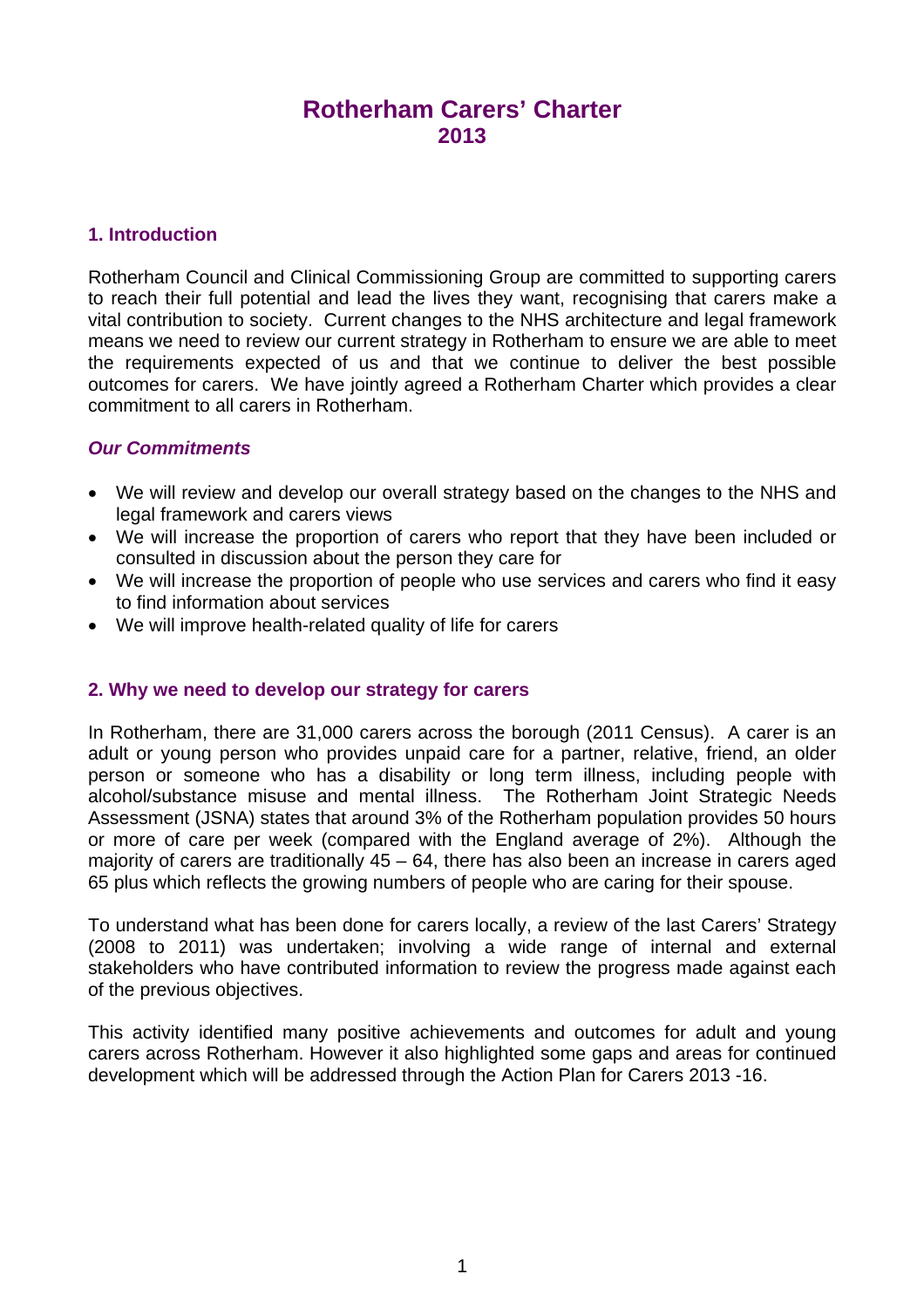# *Key achievements from previous Carers Strategy 2008 – 2011*

- Opening of the Carers Centre in 2010, supporting thousands of carers to get the help and support they need in Rotherham.
- Refreshed the Carers Handbook
- Rotherham is one of the best performers in the country for undertaking carers needs assessments and providing support, advice and information, carrying out over 2800 assessments in 2011/12 – all within 28 days.
- Customer satisfaction with carers services in Rotherham is 97.5%
- A range of Information events such as National Carers Week, Carer's Rights Day, Fairs Fayre and Lets Talk
- Targeted information for BME Carers, carers in rural areas and outreach work
- Producing an NHS DVD and '7 steps to caring' leaflet
- Carers Assessment form amended and improved to include signposting to a wide range of services
- Support to carers offered through a range of healthcare services such as the Memory Clinic, Breathing Space, Continuing Care Service, Macmillan and Rotherham Hospice
- A range of training offered specific to carers such as first aid and moving and handling
- Jobcentre Plus providing carers advisers in Job Centres
- Barnardos delivering a Young Carers Service and inclusion of questions about being a carer in the schools Lifestyle Survey
- Support to carers offered through a range of voluntary and community sector organisations, including carers breaks

# **2.1 Local policy context: Rotherham's Joint Health and Wellbeing Strategy**

Rotherham, through the local Health and Wellbeing Board, has made a commitment to improve the health of all Rotherham people and reduce health inequalities through the production of the Joint Health and Wellbeing Strategy 2012-15. The Strategy is made up of six areas of priority which the Board and health and wellbeing partner organisations have committed to.

To improve the health and wellbeing of Rotherham people:

- 1. We will focus on prevention and early intervention to ensure Rotherham people get help early to increase their independence
- 2. We will understand the expectations and aspirations of Rotherham people and ensure services are delivered to a borough-wide standard
- 3. We will ensure people increasingly identify their own needs to enable them to move from dependence to independence
- 4. We will ensure people in Rotherham are aware of their own health risks and are able to take up opportunities to adopt healthy lifestyles
- 5. We will ensure Rotherham people are able to manage long-term conditions to enjoy the best quality of life
- 6. We will reduce poverty in disadvantaged areas through policies that enable people to fully participate in every day activities and the creation of more opportunities to gain skills and employment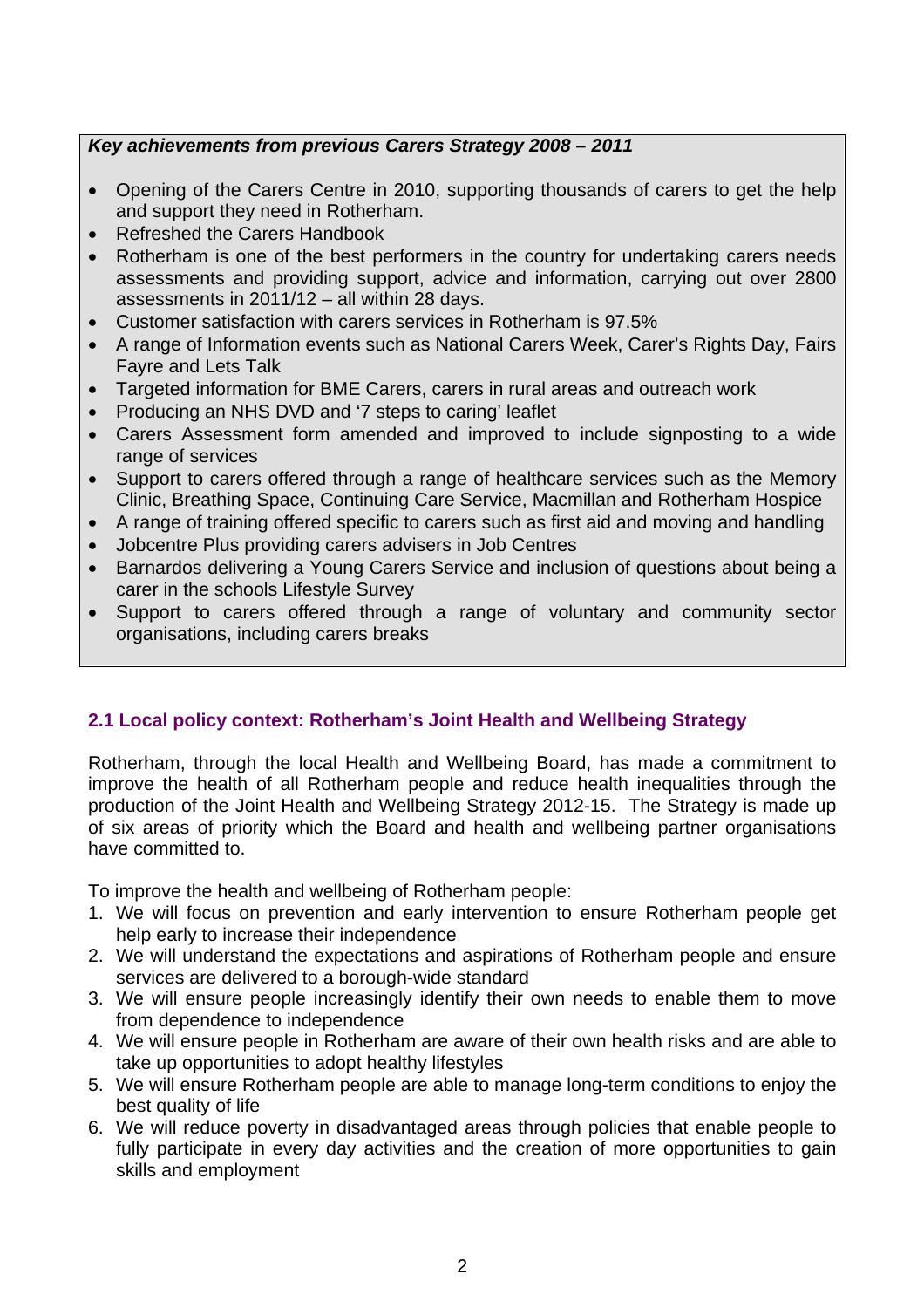To enable us to deliver this high-level framework, there will be a range of action plans and commissioning priorities which sit underneath. These plans will demonstrate how specific services and agencies will help us achieve the overall vision for improving health and wellbeing in Rotherham. Our Carers' Charter and Joint Action Plan will form part of this implementation through key actions that relate directly to improving the health and wellbeing of all our carers.

#### **2.2 National policy context: Caring for our future white paper**

The Government have published the Care and Support White Paper and draft Care and Support Bill, which sets out new responsibilities and proposed legislations in relation to providing support and meeting the needs of carers. The two key implications are:

- 1. From April 2013 the NHS Commissioning Board and Clinical Commissioning Group will be responsible for working with local authorities and carers' organisations to agree plans and budgets for identifying and supporting carers
- 2. The draft Care and Support Bill extends carers' rights to an assessment and for the first time entitles them to have assessed eligible needs met to maintain health and wellbeing

These responsibilities will have implications for the local authority as well as the NHS, and will mean much closer working between the two partners is crucial to ensure better care and support services are available locally for carers. At the root of this partnership working will be the local Health and Wellbeing Board and in ensuring appropriate actions are delivered specific to carers to ensure their voices are heard and they receive what they are entitled to.

### **3. Our priorities for carers in Rotherham**

To develop a set of priorities for our Joint Action Plan, an analysis was done of the outcomes of 30 consultation exercises which have taken place with adult and young carers between 2009 and 2011. The views from carers were clear that improvements were needed in providing better access to information and advice, although a number of improvements had been made in this area, more work was needed locally.

A working group from the Council, Carers Centre and Clinical Commissioning Group used the information gathered, along with a review of the previous strategy (2008-11) and stakeholder engagement to develop four key themes, which represented what carers had told us. These four themes were validated and ranked in order of priority through consultation with the public during carers' week 2012.

Each of the four priority areas has been developed into an outcome; which represents a desired state for what we want services and support to look like for carers in Rotherham in three years and how this will help us achieve our strategic health and wellbeing priorities.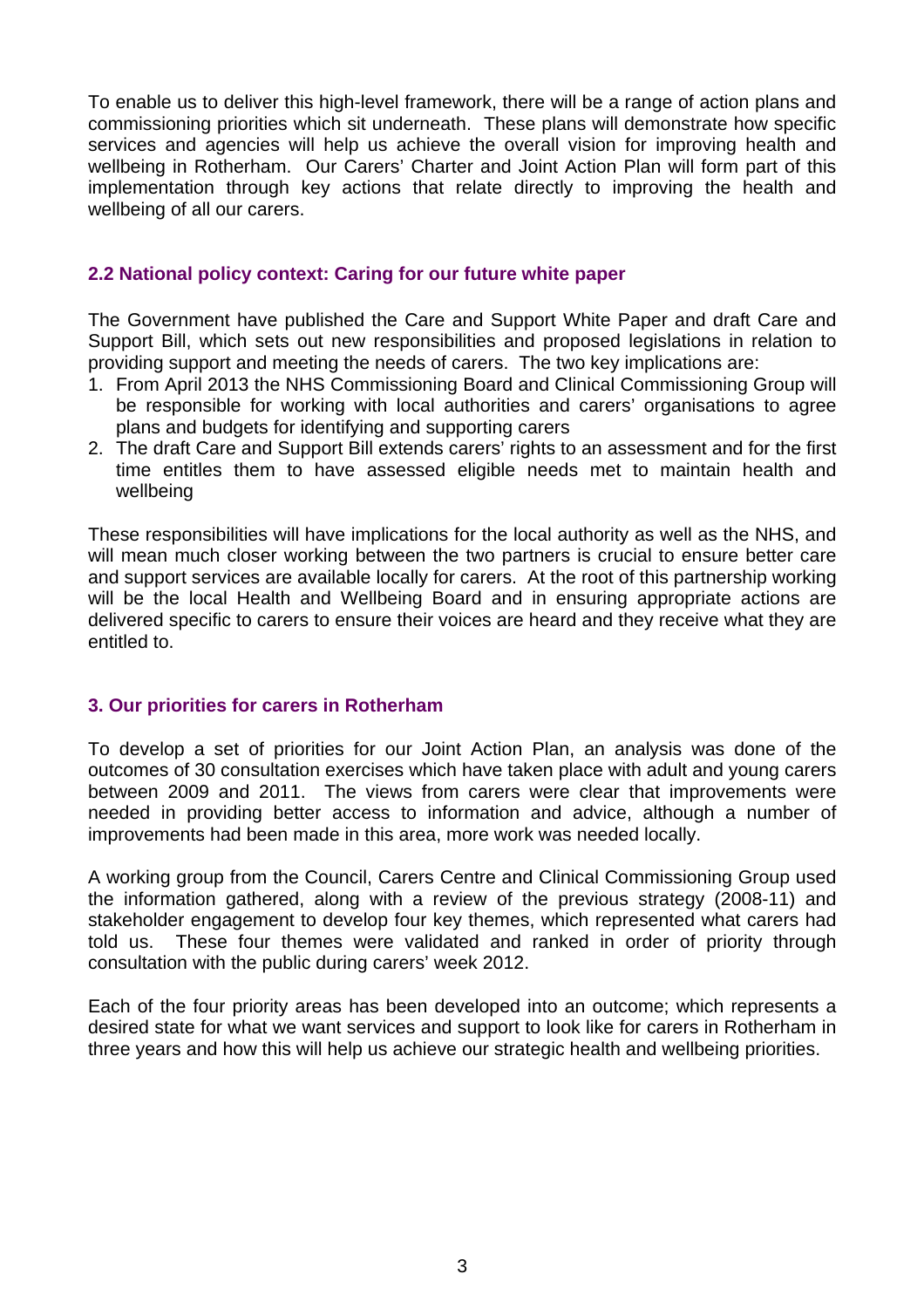# *Outcomes for carers and how these relate to health and wellbeing priorities*

| <b>Priorities and Outcomes for Carers</b>                                                                                                                                                                                                                                                                               | Link to 'Health and Wellbeing'<br>priority                                                                                                                                                              |
|-------------------------------------------------------------------------------------------------------------------------------------------------------------------------------------------------------------------------------------------------------------------------------------------------------------------------|---------------------------------------------------------------------------------------------------------------------------------------------------------------------------------------------------------|
| <b>Priority 1. Health and Wellbeing</b><br>All carers will be supported to make positive choices<br>about their mental and physical health and wellbeing<br><b>Priority 2. Access to information</b><br>Accessible information about the services and support<br>available will be provided for all carers in Rotherham | Prevention and early<br>$\bullet$<br>intervention<br>Promoting healthy lifestyles<br>$\bullet$<br>Prevention and early<br>$\bullet$<br>intervention<br><b>Expectations and aspirations</b><br>$\bullet$ |
| <b>Priority 3. Access to services</b><br>All carers will be offered and supported to access a<br>range of flexible services that are appropriate to their<br>needs                                                                                                                                                      | Prevention and early<br>$\bullet$<br>intervention<br>Dependence to independence<br>$\bullet$                                                                                                            |
| <b>Priority 4. Employment and Skills</b><br>All Carers will be able to take part in education,<br>employment and training                                                                                                                                                                                               | Dependence to independence<br>$\bullet$<br><b>Reducing poverty</b><br>$\bullet$<br><b>Expectations and aspirations</b>                                                                                  |

## **4. How we will achieve this**

This Charter includes a set of commitments for the council and NHS Rotherham, shown below. To help us achieve these commitments and an improvement in the specific carers outcomes listed above, a set of actions will be required that bring about change for carers in Rotherham over the next three years. These actions are set out in the Joint Action Plan for Carers 2013 – 2016.

Although the action plan is owned by the council and CCG; who will be accountable for its success, a range of key partners, such as voluntary and community sector organisations and Job Centre Plus, will play a key role in helping to deliver the actions.

# *Charter Commitments*

### **1. To improve health and Wellbeing of carers:**

- We will work with GPs to increase support and information available for carers
- We will work with healthcare staff to continue raising the need for people to recognise themselves as carers, and therefore access the help and support they may be entitled to
- We will offer personalised support to carers, enabling them to have a family and community life
- We will actively speak to carers about ensuring where possible that their own health does not suffer as a direct result of caring
- We will work with carers to help them to keep safe

# **2. To improve access to information:**

- We will make sure that all carers are able to access information, advocacy, advice and support.
- We will ensure information is provided to prevent carers experiencing financial hardship as a result of their caring role
- We will improve the offer of information and support to young carers
- We will make sure appropriate and up to date training is undertaken by all staff that work with carers to ensure information can be shared